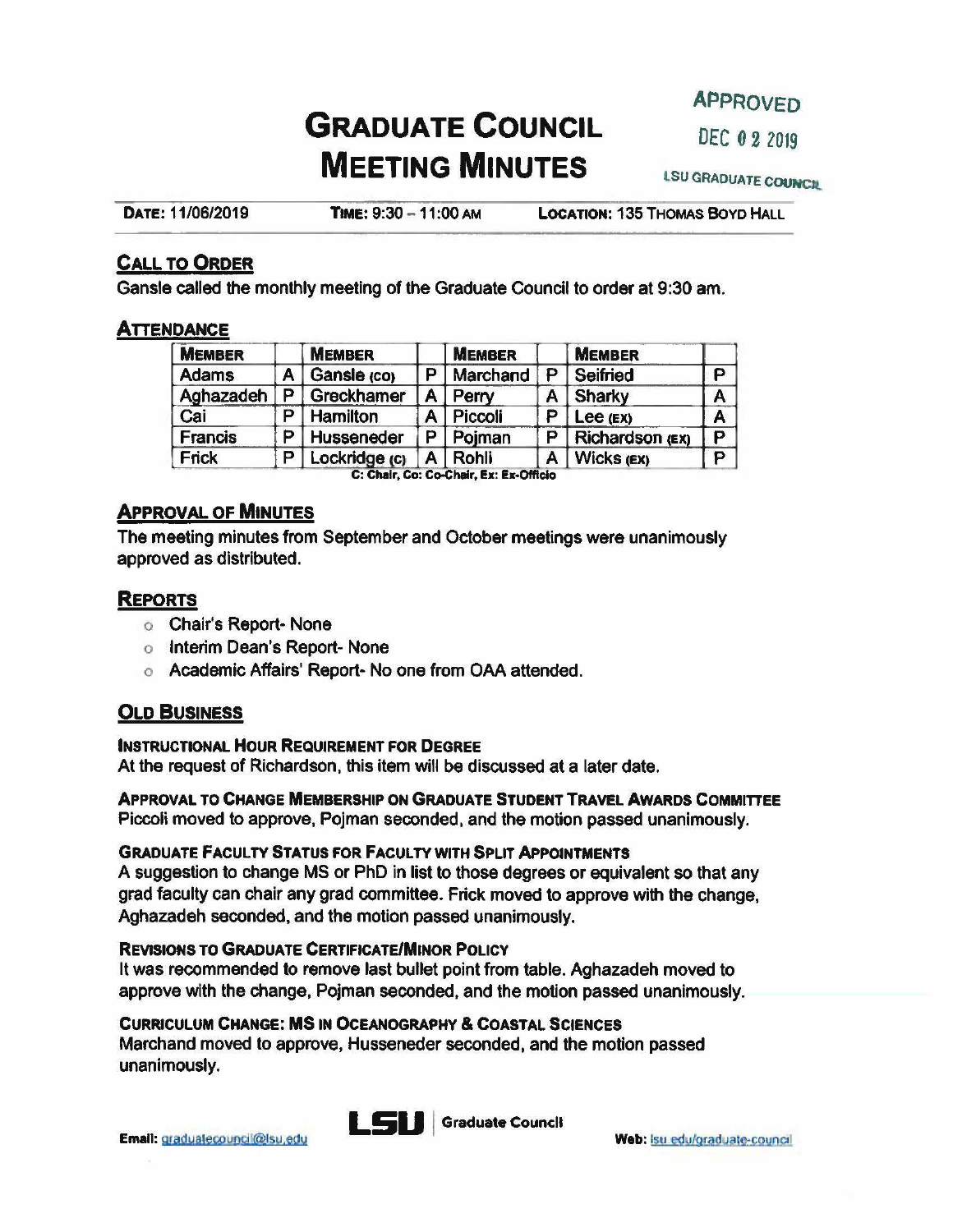## **GRADUATE COUNCIL MEETING MINUTES**

#### **CURRICULUM CHANGE: PHO IN OCEANOGRAPHY** & **COASTAL SCIENCES**

The PhD proposal's cover page should indicate correct number of credits and the correct degree. Marchand moved to approve, Husseneder seconded, and the motion passed unanimously.

### **CURRICULUM CHANGE: MASTERS IN PUBLIC ADMINISTRATION**

Seifried moved to approve, Frick seconded, and the motion passed with two abstentions.

**GRADUATE CERTIFICATE IN ENVIRONMENTAL HEALTH SCIENCES**  Aghazadeh moved to approve, Piccoli seconded, and the motion passed unanimously.

**GRADUATE CERTIFICATE IN ENVIRONMENTAL** & **ENERGY POLICY**  Frick moved to approve, Seifried seconded, and the motion passed unanimously.

**GRADUATE CERTIFICATE IN ENVIRONMENTAL MODELLING** & **ANALYSIS**  Aghazadeh moved to approve, Piccoli seconded, and the motion passed unanimously.

**GRADUATE COUNCIL BY-LAWS** & **COMMITTEES** 

Pojman moved to approve, Aghazadeh seconded, and the motion passed unanimously.

#### **PS-38 REVIEW**

Frick moved to approve, Seifried seconded, and the motion passed unanimously.

#### **MS IN CIVIL ENGINEERING**

Piccoli moved to approve, Seifried seconded, and the motion passed unanimously.

### **PHD IN CONSTRUCTION MANAGEMENT**

The discussion of the PhD in Construction Management led to the following conclusions and questions:

- $\triangleright$  The Grad Council would like to see evidence of the quality of graduates from similar online programs. It is difficult for us to assure quality when we have no indicators of what that evidence would look like.
- $\triangleright$  If the reasoning behind creating this program is that we need PhDs to teach and conduct research in university settings, what evidence is there that those graduates who come from industry where they are likely to eam far more than a university professor will not go back to industry when they are finished with the PhD?
- $\triangleright$  What evidence is there for untapped demand for a PhD in Construction Management?
- What evidence is there that the addition of online PhD students to the department would increase the success of the department in securing private and **federal** research dollars?

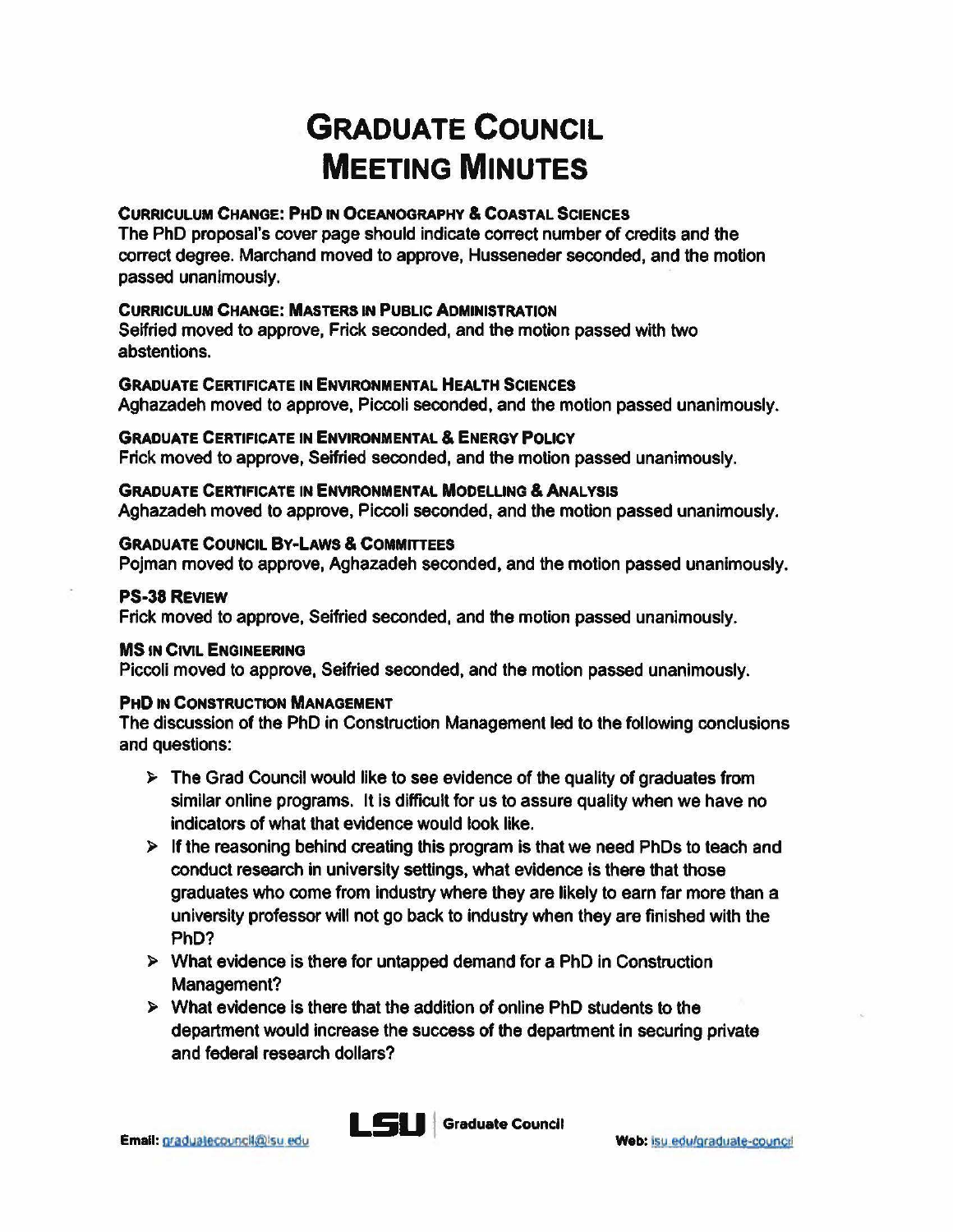## **GRADUATE COUNCIL MEETING MINUTES**

- $\triangleright$  Many of us would not be interested in hiring online PhDs in our departments, as they tend to be lower quality than on-campus trained PhDs. What evidence is there that quality universities are hiring online PhDs in faculty jobs?
- Many on Grad Council also believe that a different doctoral degree than a PhD might be appropriate for individuals completing a degree online.

Seifried moved to approve, Piccoli seconded, and the motion failed with two abstentions.

## **STANDING COMMITTEE REPORTS**

- o Promotion & Tenure- no report.
- o Graduate Faculty- no report.
- o Awards- no report.

## **NEXT MEETING**

o Monday, December 2, 2019, 2:00 pm in the School of Music, room 105.